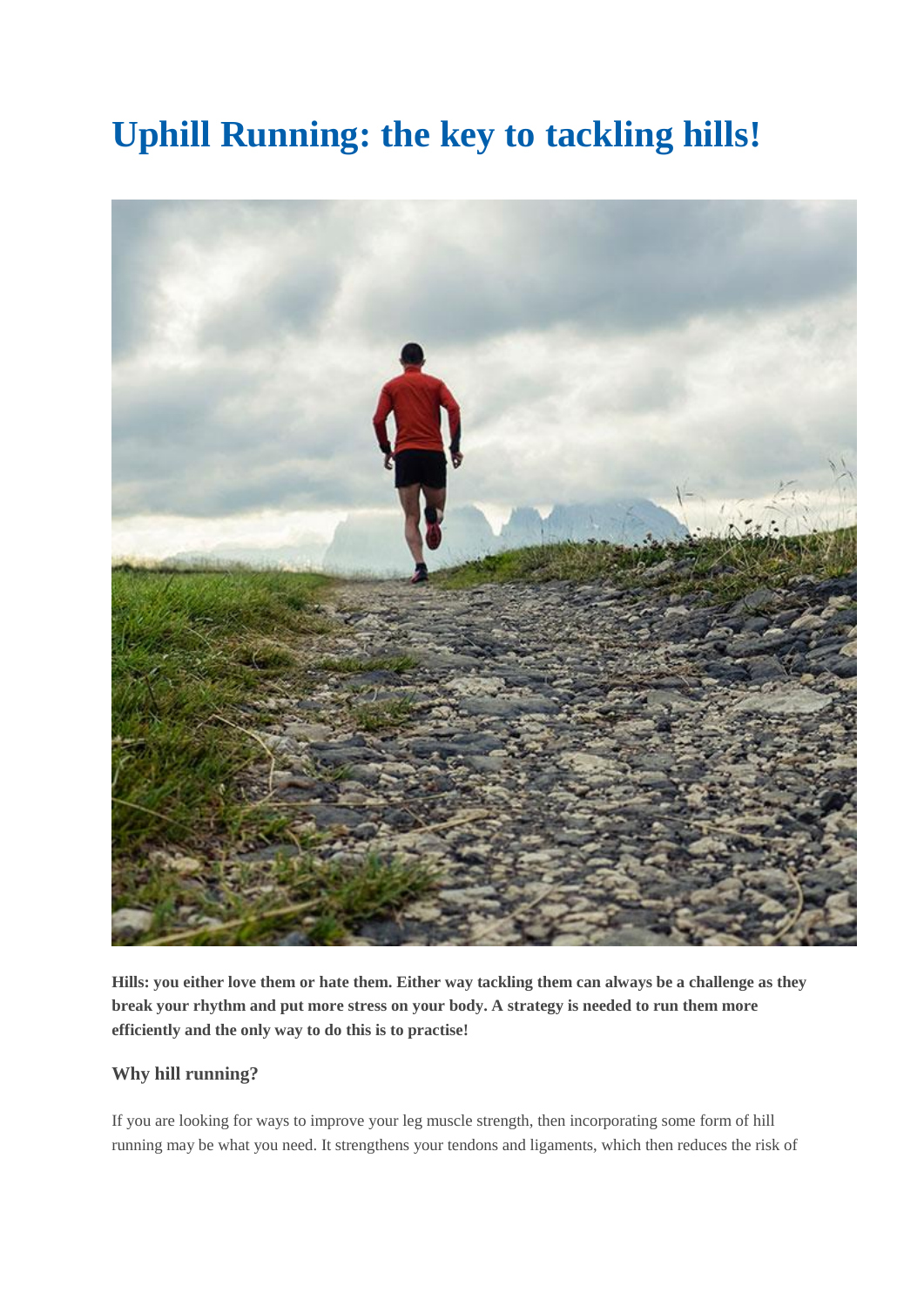injury and improves overall running form. Not only that, but it improves your running economy, develops your cardiovascular system, increases cadence and protects your leg muscles from soreness.

While exercises such as squats, lunges and hip extensions do increase muscular strength and power, they do it in isolation of your running by focusing on individual joints and small sets of muscles. However, hill running will force the muscles in your feet, ankles, legs and hips to work in coordination with one another whilst still supporting your full body weight, exactly as you do whilst running. As your legs are forced to overcome gravity to move up the hill, your muscles will contract more powerfully than usual, strengthening your legs and developing your 3 types of muscle fibres. This strength endurance in your legs will give you an improved knee lift whilst running and also will quicken each leg forward, causing you to run faster.

All these effects in turn will improve your lactate tolerance, strength endurance, as well as developing coordination by properly using the arm action during the driving phase.

## **How to run uphill?**

The key of running hills is to gain a good rhythm; if you let the hill break your rhythm you will slow down and find it hard to pick it back up again! However, it is important to make running adjustments when approaching a hill. Here are a few tips:

- Look straight ahead when you run. A common problem is a leaning forward motion (looking at your feet). Your posture should be upright to ensure your neck, shoulders and arms are in alignment so they are free of tension.
- As you approach a hill, shorten your stride length and if your breathing starts to quicken compared to running on flat then you're either going too fast or over-striding and will leave you worn out by the time you reach the top.
- When running uphill don't aim for an equal pace, try and maintain an equal effort. This will reserve energy for the rest of the run whilst still putting in a good effort!
- Try and maintain a good knee lift and a maximum range of movement in the ankle by driving upwards, with your toes pushing upwards, flexing the ankle, landing on the forefoot and then letting your heel fall down as your body weight is taken. This motion will not only help strengthen your quads through providing a knee lift, but stretch the calf muscles which over time improve their elasticity and power.
- Running uphill is almost like learning your gears on a car. If the car is revving then you shift up a gear. The same applies with running, your breathing being the rev of the engine and the gears being your stride frequency. So if the gradient of the hill increases, shorten your stride length and increase your stride frequency more to maintain the same breathing pattern. If the gradient decreases, extend your stride again but still maintaining the same level of effort and breathing pattern.
- As you approach the top of the hill (hooray!) run through it, don't pull back on your effort!

And so the best way to tackle those hills is by practising. If you are looking at incorporating hill sessions into your training then you should never do more than 2 sessions per week and make sure the session is at